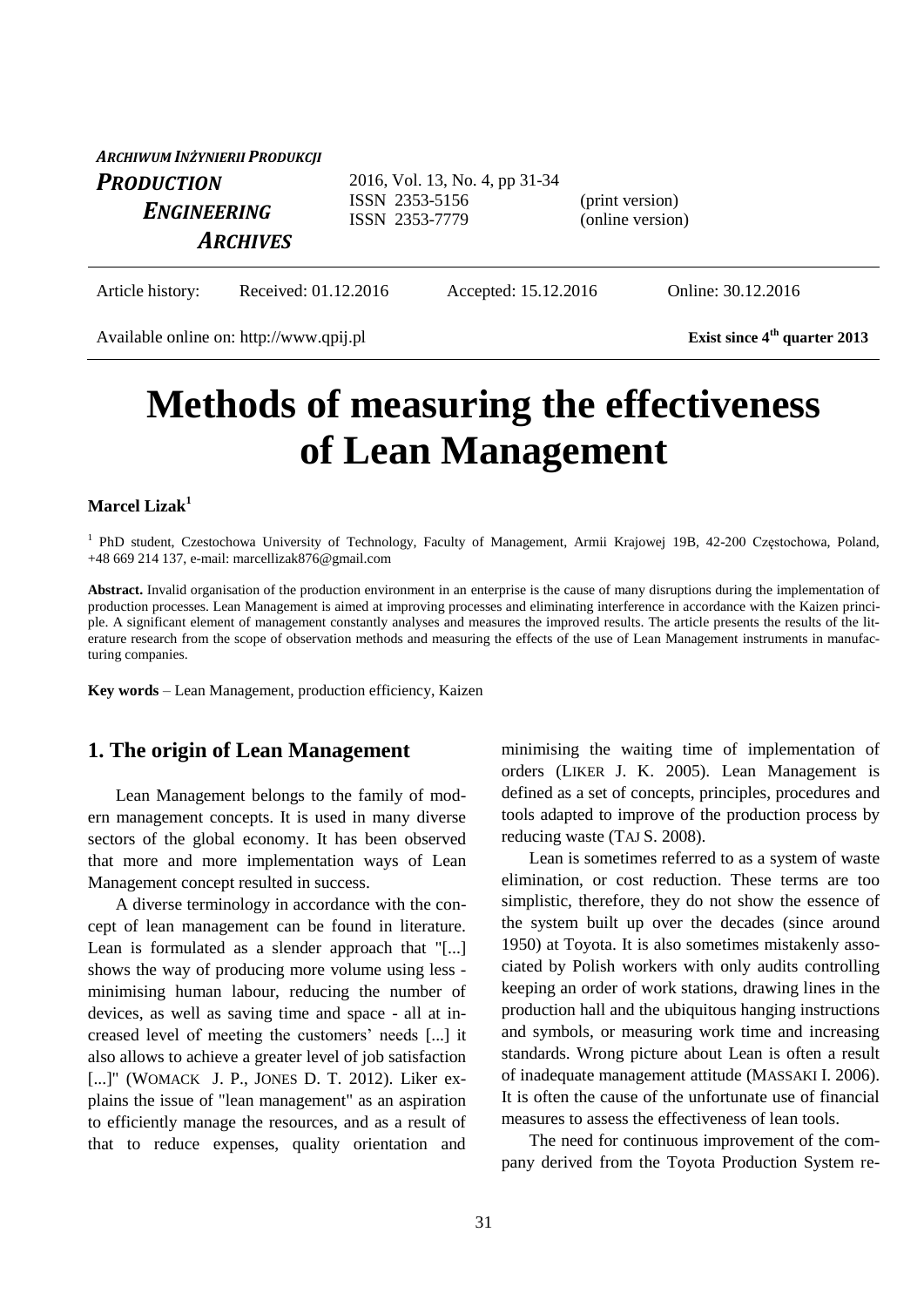quired elaboration certain methods (5S, PDCA, Andon, standardized work, define the main waste in the company, etc.), which helped to improve processes. These methods are often referred to just as Lean tools. Kaizen, that is continuous improvement, should be treated as a foundation of Lean Management, without which the company will only have randomly selected elements of lean management (ULEWICZ R., KUCĘBA R. 2016). Saakichi Toyoda introduced the first pillar of the Structure of Toyota Production House (WOMACK J. P., JONES D. T., ROOS D. 2008). It is based on respect in relations to other people and self-improvement of skills. The main elements in this scheme are stability, 5S rule, reduction of volatility and limitation of production machines breakdowns. Jidoka relied on the quality built-in work station. Whereas Kichiro, who visited Ford factory in the USA, implemented mass production and the second pillar of which was the principle of just in time - speaking about delivery timeliness. The purpose of this system was to reduce the cost but keep an appropriate level of quality, minimizing products delivery time by limiting waste during the operation of production processes (OHNO T. 2008). At the same time the leader was appointed what has became the Toyota Motor Production. This phenomenon was called Lean Manufacturing. Simultaneously, the authors of Lean Thinking have extended the approach beyond the motor industry to business processes (MANN D. 2014).

### **2. Instruments of Lean Management**

Lean Management has instruments which by functioning improve implementation of modern management concepts. The presented tools are implemented in companies that are at a similar level. As a rule, after a year of progress with the Lean Management project they are at 80% in Poland and Mexico (BEDNAREK M., 2015):

- $\bullet$  5S.
- TPM,
- SMED.

During the implementation of 5S practices the human factor should be taken into account. This method has become a recovery plan, by affecting the company financial result has become a way of action. At the same time the relationship between the employees and the organisation they work in every day has been taken care of. The first element was the training of the management team, who should adapt to the new working conditions by using innovative organizational techniques. Workshops include planning tasks and tight control of the progress that employees performed on every work station. It the use of the implementation of a cyclic system results review was also scrutinized. Each unit in an organization should identify with the organizational aim with particular emphasis on quality, work efficiency, cost reduction, delivery on time, safety of staff and product, clean and tidy workplace, reduce wastage (CZERSKA J. 2014).

Total Productive Maintenance this is all company's activities, which purpose is to prevent errors of qualitative nature of the products, the occurrence of equipment failure and the condition required in terms of frequent adjustment (BORKOWSKI S., ULEWICZ R. 2009). The purpose of the TPM is to accelerate the work of machine operators. At the same time focusing on work safety and ease of operation. The assumption of the overriding aim of TPM is a zero failures, zero defects arising during machine operation. Referring to the elementary principles of Lean is to minimize waste and improve the level of improvement of the organization, so the purpose of TPM, one of the pillars of Lean is also to minimize losses. Presented below are 6 great losses (CZERSKA J. 2014):

- Failure of equipment.
- Set-up and establishment of workstations.
- Short Term downtime during operation.
- Loss of speed.
- Defects in the quality and a need to correct defective parts.
- Low material utilization and losses at start-up of the machine.

Then listed the five elements of TPM (KUNIO S. 1992):

- Improvements to eliminate the causes of 6 big losses.
- Antonomous maintenance.
- Scheduled system maintenance.
- Training.
- Purchasing and design reliable and easy to maintenance equipment.

The SMED (Single Minute Exchange of Die), an one digit exchange form. The technique of performing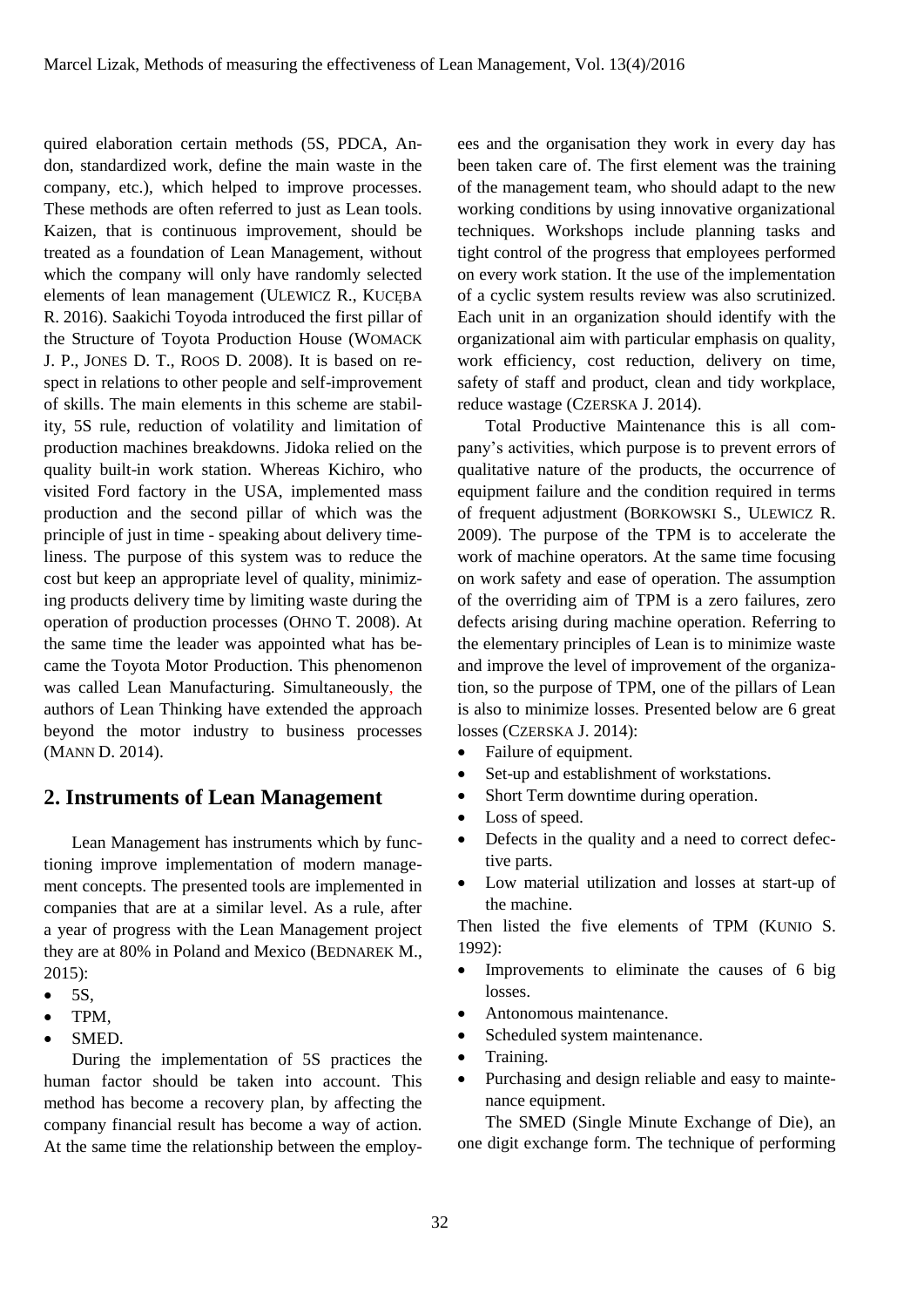of retooling of machines and devices in less than 10 minutes was formulated. Retooling is defined as the time measured from the last good product produced on the old machine setting to the first good product produced on a new setting of the machine, which should start a mass production (SHINGO S. 1985).

# **3. Measurements and metrics of Lean Management**

The message of Lean is to avoid any kind of waste, reducing the internal functions of a company to what is necessary, and in relation to the manufacturing process, eliminating steps not adding value to a product. Unnecessary actions lengthen production time and often are results of an organizational mess, causing an additional low quality production. According to the principles of Lean Management company should be reorganized so that customers orders were carried out in the shortest possible time and with minimal employees effort. This also allows shortening production cycles, improving product quality, reducing production costs, improving morale and commitment of staff. In literature you can meet with different types of measures used in Lean Management. A common feature of these measures is defined aim and measurable parameters that define it. An important element is the designation of measurements that are needed and feasible to implement. In an interview for the Lean Enterprise Institute Poland Orest Company - Chief Financial Officer WIREMOLD, warns against using financial measures.

In a production company, that only begin to implement Lean, the financial results of the first two years almost always deteriorate. A more beneficial is to use metrics related to time and exactly the ratio of release time, which was consumed for operations not giving added value. The meter associated with the release of additional production capacity in the company can also be used.

Productivity is also often used to define the effects of lean management. Productivity is the ratio of the result or effect of which is achieved by certain process, to the resources consumed to achieve this effect. By resources the following is meant: materials, human labour and the individual elements of the overall costs.

On the list of measures in the literature (ULEWICZ R., MAZUR M. 2015) can be found inter alia:

- inventory turnover ratio,
- reduction of shortages,
- reduction of retooling time,
- reduced manufacturing costs
- lead time.
- cycle time,
- reduction of overtime,
- reduction of waste,
- increasing the number of sales of products,
- increase the efficiency of use of the new fund crush-time work,
- increasing the efficiency of machinery and equipment,
- freeing resources time, effort and materials
- stabilize and standardize processes (re-flow materials, line work, line balancing),
- levelling of production, the organization of the assembly work station/production,
- improving health and safety.

 Data for indicators should come from automated records or forms filled by operators. The choice of measures should depend on what a company wants to achieve and on type of Lean tools, which is implemented in a company. Do not use all measures at once. When introducing Lean tools the metrics should be chosen to most accurately assess the effect of changes resulting from the new tool (eg. 5S, Kazien, Just in Time, Kanban, VSM, TPM collocation of equipment, etc.).

### **4. Summary**

The concept of Lean is aimed at improving and increasing the efficiency of operating processes in an enterprise. The assessment of activities included in the process because of their desirability and usefulness should be done during its implementation. The motto of the introduction of Lean could be a statement of P. Drucker: There is nothing quite so useless as doing with great efficiency, something that should not be done at all.

A question why to measure and analyse efficiency of inefficient things may further be posed.

A common mistake when performing measurements to determine the metrix is complicated analysis